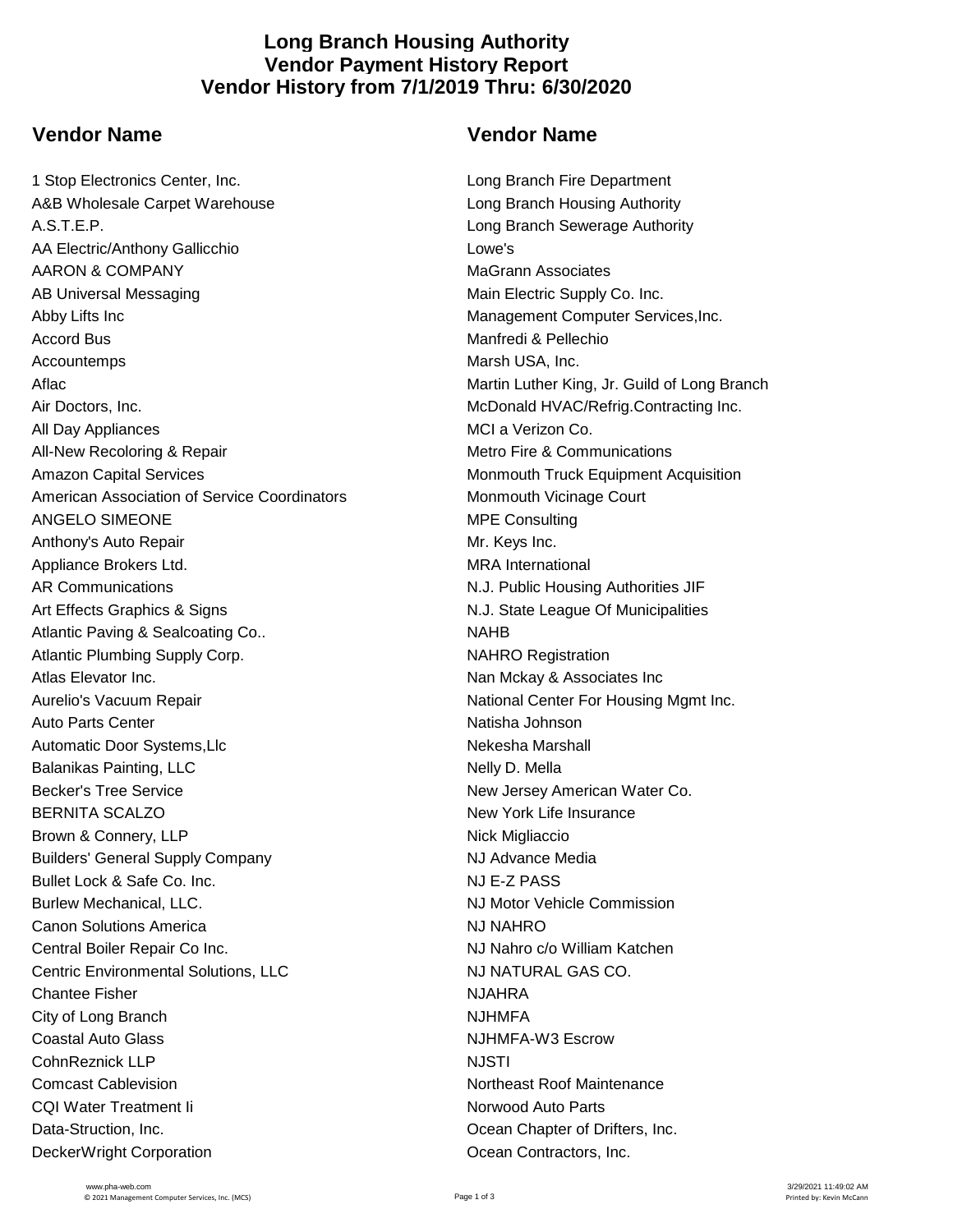Delisa Waste Services **One Call Concepts, Inc. One Call Concepts, Inc.** E&G Exterminators, Inc. P.C. Richard & Son Edwards Tire Co., Inc. **Pangea Foundation** Embassy Suites Hotel **PDQ** Fedex Pennrose C/O Jason Newman FHI Online, Inc. **Pennish Co.** Pennrose Management Co. Fidelity Lodge No. 42 **Perry's Trophy Co.** Perry's Trophy Co. Fire Safety Consultants, Inc. **Petrill Construction ManagementT** , LLC. Fire Security Technologies Inc **PHADA** Flowers by VanBrunt PJM Mechanical Contractors, Inc. Fred Pryor Seminars/CareerTrack **Principal Accord Prior** Polcari & Co. GANNETT NJ Newspapers **Premier Security Automation** Garden State Bobcat **Pride Pest Service, LLC.** Garden State Gutters, Inc. **Protection 1/ADT** Garden State Roofing & Siding  $\overline{Q}$  & R HOME IMPROVEMENTS LLC Gaylord Rockies Resort & Convention Center **Canada Convention** Cuill Corporation Glasspak, Inc./Glass Doctor **Rental Property Solutions** Rental Property Solutions Governance & Fiscal Affairs LLC **Reynwood Communications** Governor's Conference on **Richard's Deli** Richard's Deli Grainger **Grainger** Ricoh USA, Inc. GreatAmerica Financial Svcs. And Communication CreatAmerica Financial Svcs. Roto Rooter Sewer & Drain Service Greater L. B. Chamber of Com. The Comes are research as Rutgers, State University of N.J. Greater Long Branch NAACP S Scanlon Contractors Gregory School I Saker Shoprites Inc. Gregory School II Scotti's Ultra Green H. Kees & Sons Inc. Screening Reports, Inc. Habitat by Design, LLC. Selective Insurance Co. Of America Haig Service Corporation **Server Community** Servero of Eatontown/Long Branch HARRG, INC. **Sherwin Williams Co.** Sherwin Williams Co. Hawthorn Suites by Wyndham Shore Glass LLC. Hd Supply Facilities Maintenance Sip's Paint and Hardware Helix Technology Group, LLC Specialty Products Plus Hillmann Consulting, LLC. Stanley Stanley Steemer of TomsRiver Home Depot Credit Services Staples Advantage Housing & Development Law Institute The Staples Credit Plan Housing Insurance Services, Inc. The Supplies Master, Inc. Supplies Master, Inc. Hyatt Place Washington DC/Nat'l Mall **Taylor Made Cabinets, Inc.** HYMANSON, PARNES & GIAMPAOLO The Gallery Collection JACS Support Unit The Good Samaritan Bright Star Church JAD Corp. of America The Home Depot Pro Jamm Printing **The Link News** Janitor Supply Corp **The Nelrod Co.** Jaqueline Rodriguez Treasurer State Of New Jersey JCP&L Trinity AME Church Jersey Auto Spa Car Wash Tuzzio's Italian Cuisine Jersey Mail Systems, LLC **The Contract of Contract Test Contract Twin Rocks Water** John Guire Company, Inc. **U.S. Postal Service** Johnson Controls Fire Protection LP 
Uline Johnstone Supply UniFirst Corporation Just Carpets and Flooring Outlet, Inc. Verizon